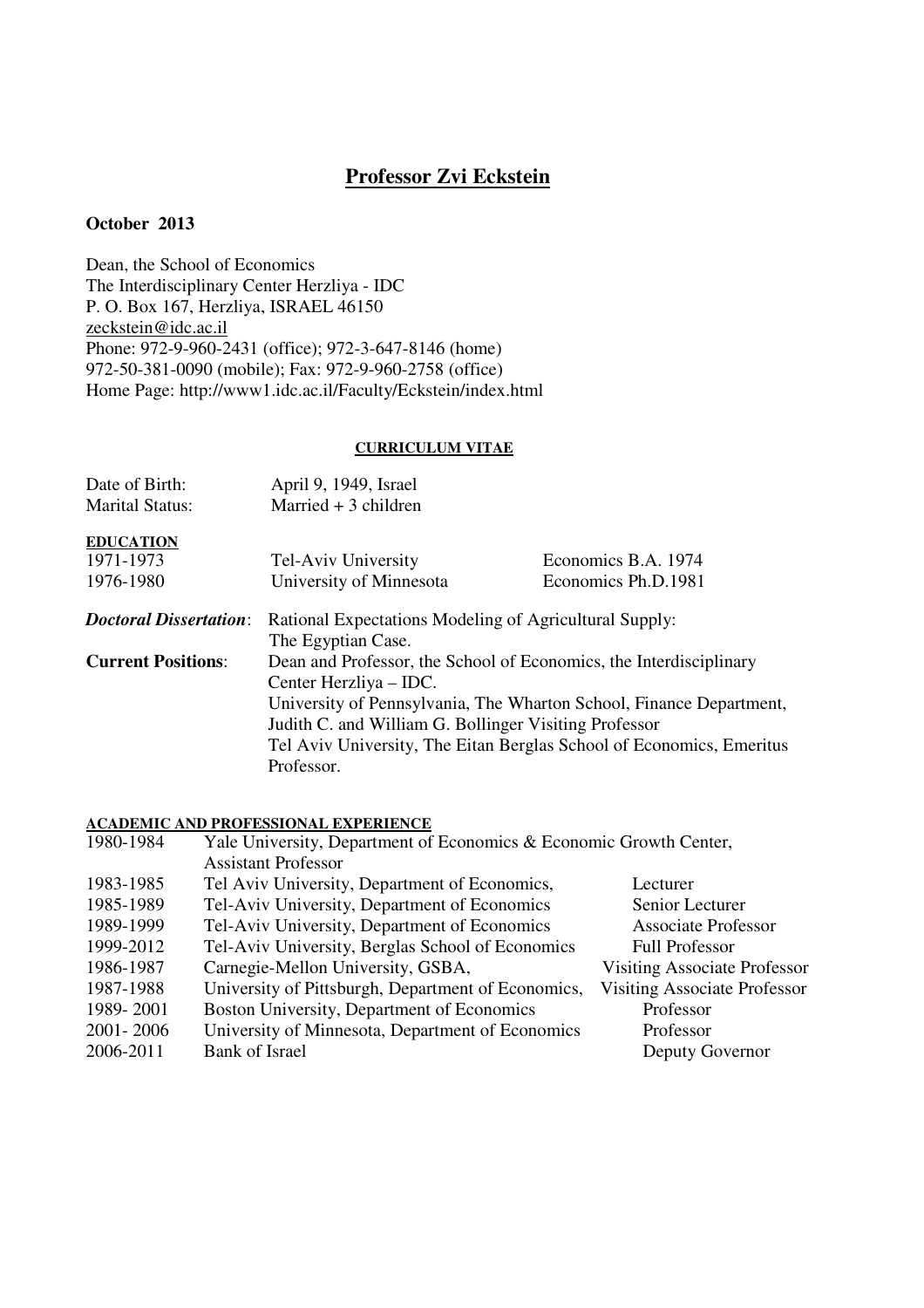### **ACADEMIC AND PROFESSIONAL AWARDS**

| 1976-78   | University of Minnesota, Korda Fellowship                           |
|-----------|---------------------------------------------------------------------|
| 1982      | General Service Foundation, Grant to the Economic Growth Center     |
|           | at Yale University.                                                 |
| 1982-84   | National Science Foundation, Grant No.SES-8207594                   |
| 1984      | David Horowitz Institute for the Research of                        |
|           | Developing Countries, Tel-Aviv University, Yavor Prize for a paper. |
| 1985-87   | National Science Foundation, Grant No.SES-8502214                   |
| 1987-90   | National Science Foundation, Grant No.: SES-8715706                 |
| 1988-90   | Bi-national Science Foundation, Grant No.: 87-00121/1               |
| 1991-93   | National Science Foundation, Grant No.: SES-9109607                 |
| 1993-96   | National Science Foundation, Grant No.: SES-9309636                 |
| 1997-1999 | German-Israeli Foundation for Scientific Research & Development,    |
|           | Grant no. I 0427-084.4                                              |
| 1997-2000 | National Institute of Child Health and Human Development,           |
|           | Grant no: 1 R01 HD34716-01.                                         |
| 2001-2004 | Israel Science Foundation, Grant No. 884/01-1.                      |
| 2004-2007 | National Science Foundation, Grant No.: SES-0318364                 |
| 2004-2006 | Israel Science Foundation, Grant No. 815-04.                        |
| 2012-2016 | Israel Science Foundation, Grant No. 1401-12.                       |
|           |                                                                     |

# **HONORS**

The Walras-Bowely Lecture, The Econometric Society North America Summer Meetings, Pittsburgh, US, June 19, 2008.

## **OTHER PROFESSIONAL ACTIVITIES:**

| Since 2000 | Fellow of the Econometric Society.                          |
|------------|-------------------------------------------------------------|
| Since 1998 | Research Fellow, IZA, Institute for the Study of Labor.     |
| Since 1997 | Research Fellow, CEPR, Center for Economic Policy Research. |
| Since 1981 | Member of the American Economic Association                 |
|            | Member of the Econometric Society.                          |
|            |                                                             |

## **PAST PROFESSIONAL ACTIVITIES**

| 2006-2011 | Deputy Governor, Bank of Israel.                                                |
|-----------|---------------------------------------------------------------------------------|
| 2002-2006 | Chairman of the Investment Committee and Director of the Provident Funds of the |
|           | Mercantil-Discount Bank, Israel                                                 |
| 2001-2006 | Consultant, Federal Reserve Bank of Minneapolis                                 |
| 2005      | Member of a Public committee appointed by the Defense Minister of Israel on     |
|           | Shortening the Length of Mandatory Military Service.                            |
| 2005      | Member of a Public committee appointed by the Minister of Industry, Commerce    |
|           | and Employment on revising the Anti-Trust law.                                  |
| 1999-2001 | Chairman, Eitan Berglas School of Economics, Tel Aviv University                |
| 1998-2001 | Chairman of the Investment Committee and Director at the Provident              |
|           | Funds of Bank Leumi of Israel Ltd.                                              |
| 2000      | Member of an Israeli government committee on the minimum wage.                  |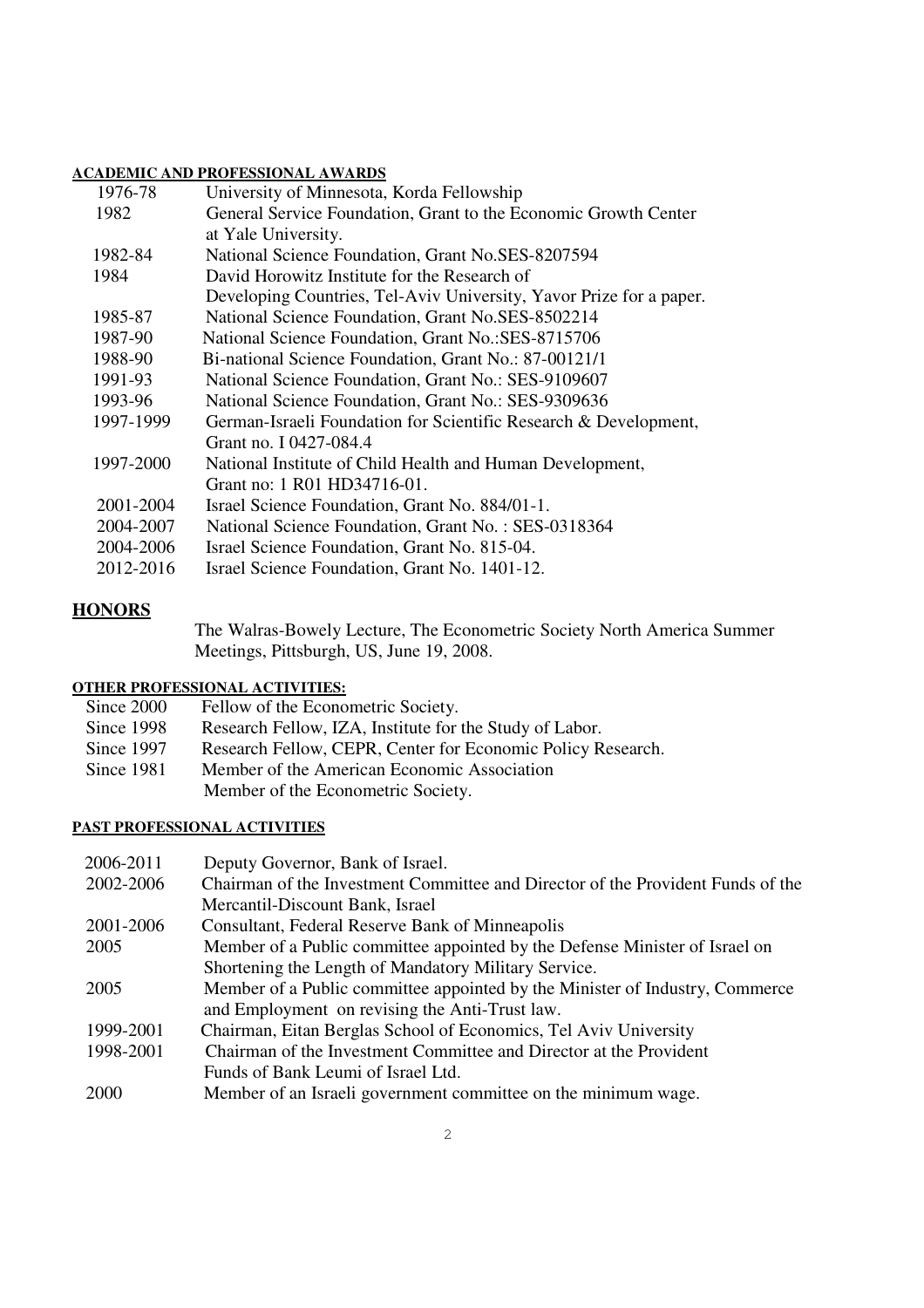| 1993-1998     | Chairman of the Investment Committee and Director of the Provident Funds of the    |
|---------------|------------------------------------------------------------------------------------|
|               | Mercantil-Discount Bank, Israel.                                                   |
| $1994 - 1995$ | Chairman of a professional committee "For the advancement of the employment"       |
|               | of engineers and other experts among the immigrants and for the utilization of the |
|               | human capital of the recent immigration wave", appointed by Mr. Yair Zaban,        |
|               | The Minister of Immigration Absorption, The State of Israel.                       |
| 1992-1997     | Director from the Public of Mei-Eden Cooperation, Israel.                          |
| 1992-1993     | Chairman of the Investment Committee and Director in LHAK Mutual funds of          |
|               | Bank Hapoalim, Israel.                                                             |
|               |                                                                                    |

# **LIST OF PUBLICATIONS**

### **BOOKS**

M. Botticini and Z. Eckstein

"THE CHOSEN FEW: HOW EDUCATION SHAPED JEWISH HISTORY, 70 – 1492", PRINCETON UNIVERSITY PRESS**,** August, 2012 (http://press.princeton.edu/titles/9744.html)

S. Cohen-Goldner, Z. Eckstein and Y. Weiss

"Immigration and Labor Mobility in Israel, 1990-2000", The MIT Press, September 2012 (http://mitpress.mit.edu/books/immigration-and-labor-market-mobility-israel-1990-2009).

J. Braude, Z. Eckstein, S. Fischer, and K. Flug (editors) "The Great Recession: Lessons for Central Bankers, The MIT Press, December 2012.

M. Blecher, Z. Eckstein, Z. Hercowitz and L. Leiderman (editors), Financial Factors in Stabilization and Growth, Cambridge University Press, 1996.

Z. Eckstein (editor) Aspects of Central Bank Policy Making, Springer-Verlag: Heidelberg, 1991.

# **ARTICLES**

Z. Eckstein

"A Rational Expectations Model of Agricultural Supply", Journal of Political Economy, Vol.92, No.1, February 1984, 1-19.

Z. Eckstein, M. Eichenbaum, D. Peled

"Uncertain Lifetime and the Welfare Enhancing Properties of Annuity Markets and Social Security," Journal of Public Economics 26, 1985, 303-326.

Z. Eckstein, T.P. Schultz, K.I. Wolpin

Short-run Fluctuations in Fertility and Mortality in Preindustrial Sweden," European Economic Review, Vol.26, 1984, 295-317.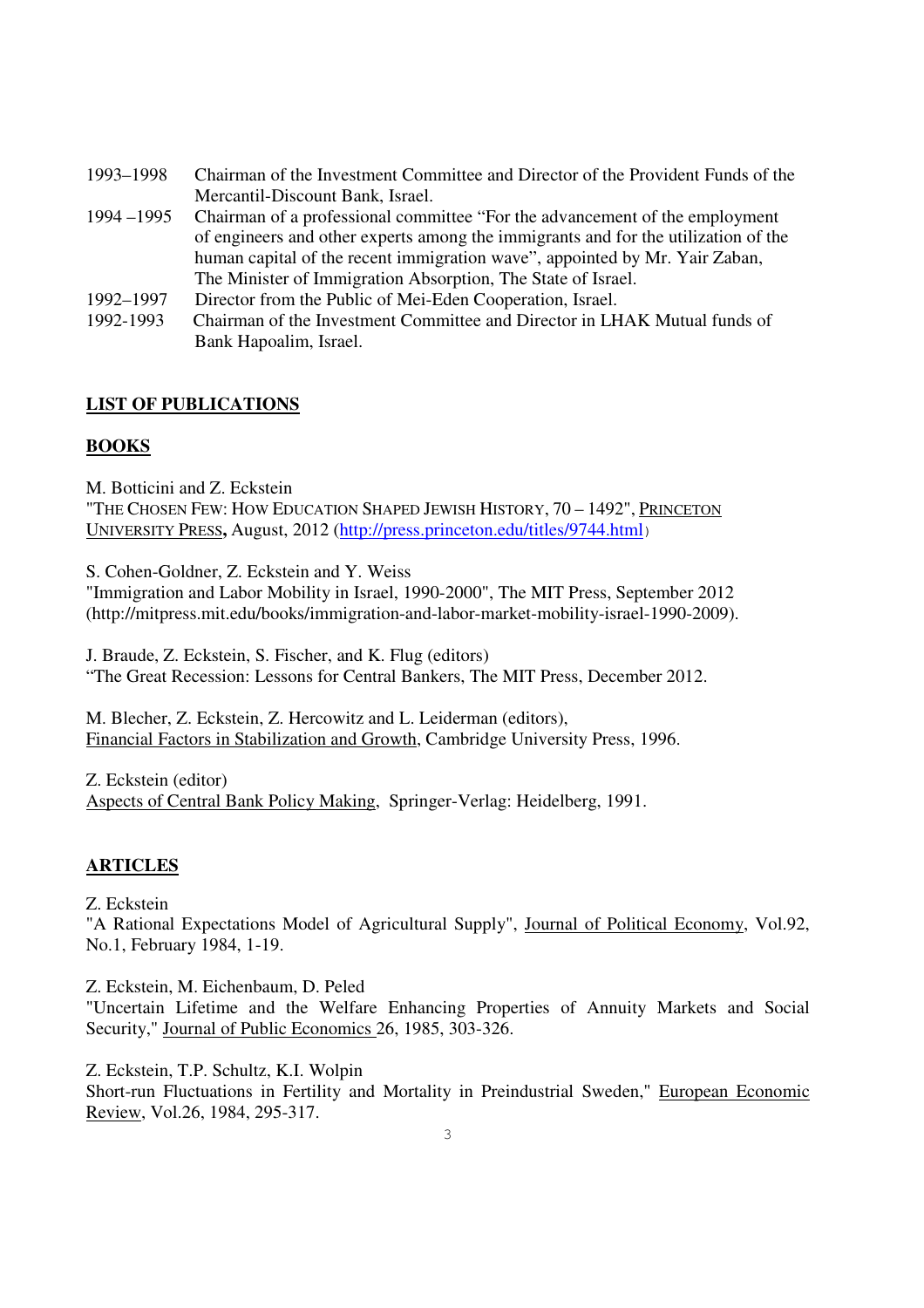Z. Eckstein, M. Eichenbaum, D. Peled

"The Distribution of Wealth and Welfare in the Presence of Incomplete Annuity Markets," Quarterly Journal of Economics, Vol.100, 1985, 221-243.

Z. Eckstein

"The Dynamics of Agricultural Supply: A Reconsideration," American Journal of Agricultural Economics, Vol.67, 1985, 204-214.

Z. Eckstein, K.I. Wolpin

"Endogenous Fertility and Optimal Population Size, "Journal of Public Economics, Vol.27, 1985, 93-106.

Z. Eckstein, S. Stern, K.I. Wolpin "Fertility Choice, Land and the Malthusian Hypothesis," International Economic Review, Vol.29, 1988, 353-361.

A.Drazen and Z. Eckstein

"On the Organization of Rural Markets and the Process of Economic Development," American Economic Review, Vol.78, 1988, 431-443.

Z. Eckstein, Y. Weiss, A. Fleising

"University Policies under Varying Market Conditions: The Training of Electrical Engineers," Economics of Education Review, Vol.7, No.21, 1988, 393-403.

Z. Eckstein and K.I. Wolpin "Dynamic Labor Force Participation of Married Women and Endogenous Work Experience, Review of Economic Studies, Vol.56, 1989, 375-590.

Z. Eckstein and K.I. Wolpin "The Specification and Estimation of Dynamic Stochastic Discrete Choice Models: A Survey," Journal of Human Resources, Vol.24, 1989, 562-598.

Z. Eckstein and K.I. Wolpin "Estimating a Market Equilibrium Search Model from Panel Data on Individuals," Econometrica, Vol.58, 1990, 783-808.

B. Bental and Z. Eckstein "The Dynamics of Inflation with Constant Deficit under Expected Regime Change," Economic Journal, Vol.100, 1990, 1245-1260.

Z. Eckstein and L. Leiderman

"Seigniorage and the Welfare cost of Inflation: Evidence from an Intertemporal Model of Money and Consumption," Journal of Monetary Economics,(29) 1992, 389-410.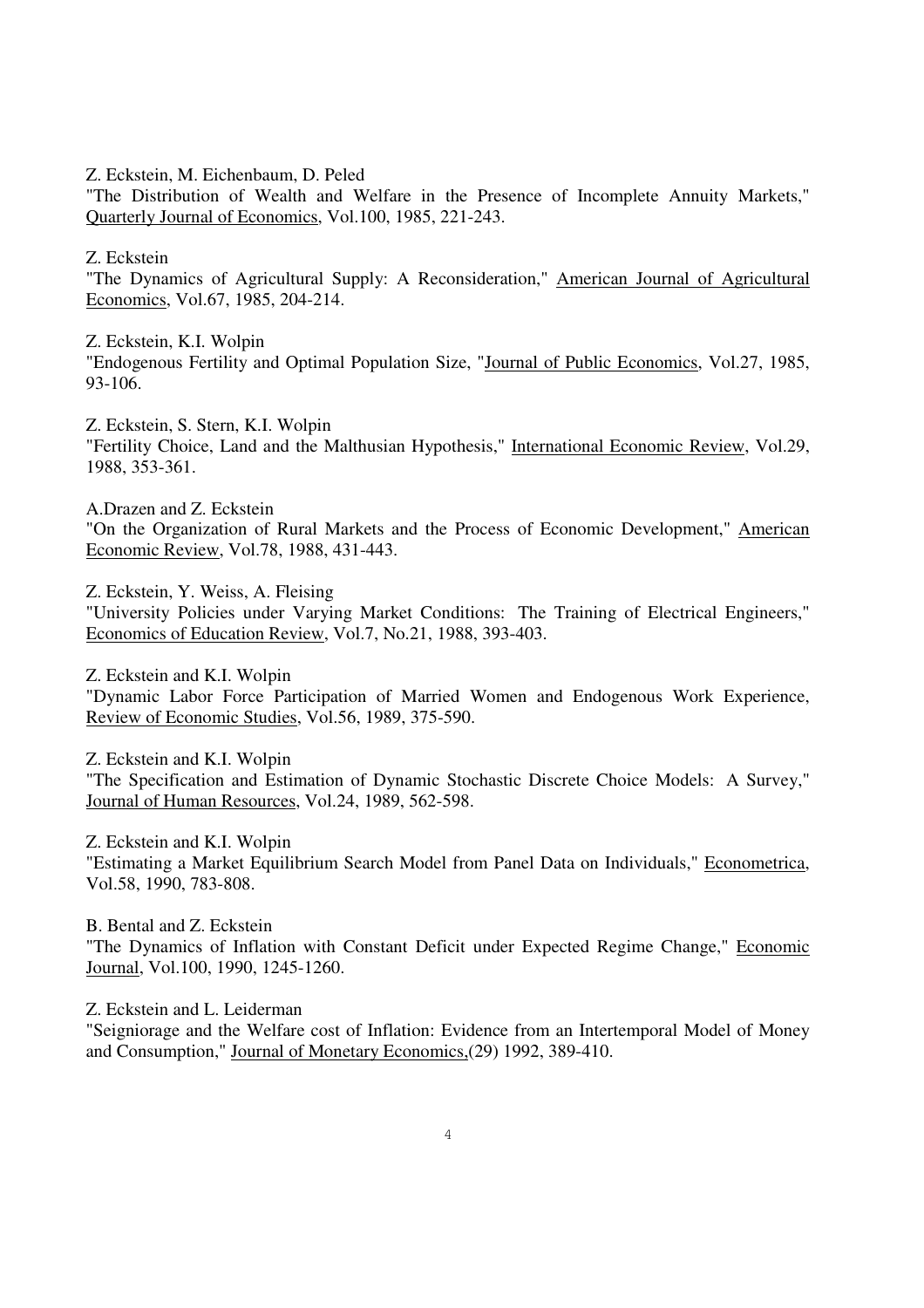Z. Eckstein and I. Zilcha "The Effect of Compulsory Schooling on Growth, Income Distribution and Welfare", Journal of Public Economics, (54) 1994, 339-359.

Z. Eckstein and K. Wolpin "Duration to First Job and the Return to Schooling: Estimates from a Search-Matching Model" , Review of Economic Studies, 1995, 62, 263-286.

Z. Eckstein, C. Folulidas and T. Kollintzas "On the Many Kinds of Growth: A Note", International Economic Review, 1996, 37, 487-496.

J. Eaton and Z. Eckstein "Cities and Growth: Theory and Evidence from France and Japan", Regional Science and Urban Economics, 1997, 27, 443-474.

B. Bental and Z. Eckstein "On the Fit of a Neoclassical Monetary Model in High Inflation: Israel 1972-1990", Journal of Money Credit and Banking, 1997, 29, 725-752.

S.R. Aiyagari, T. Braun and Z. Eckstein "Transaction Services, Inflation and Welfare", Journal of Political Economy, 106, 1998, 1274- 1301.

Z. Eckstein, M. Pedro and K.I. Wolpin "A Quantitative Analysis of Swedish Fertility Dynamics: 1751-1990", Review of Economic Dynamics, 2, 137-165, 1999.

Z. Eckstein and K.I. Wolpin "Estimating the Effect of Labor Market Discrimination on First Job Wage Offers", Review of Economics and Statistics, 81(3), 1999, 384-392.

Z. Eckstein and K.I. Wolpin "Why Youth Drop out of High School: The Impact of Preferences, Opportunities and Abilities", Econometrica 67 no.6, 1999, 1295-1339.

A. J. Bowlus and Z. Eckstein "Discrimination and Skill Differences in an Equilibrium Search Model", International Economic Review, Vol.43.4, 2002, 1309-1346.

F. M. Fisher, S. Arlosoroff, Z. Eckstein, M. Haddadin, S. G. Hatami, A. Huber-Lee, A. Jarrar, A. Jayyousi, U. Shamir, H. Wesseling "Optimal Water Management and Conflict Resolution: The Middle East Water Project, Water Resources Research, 38, 2002, 1-25.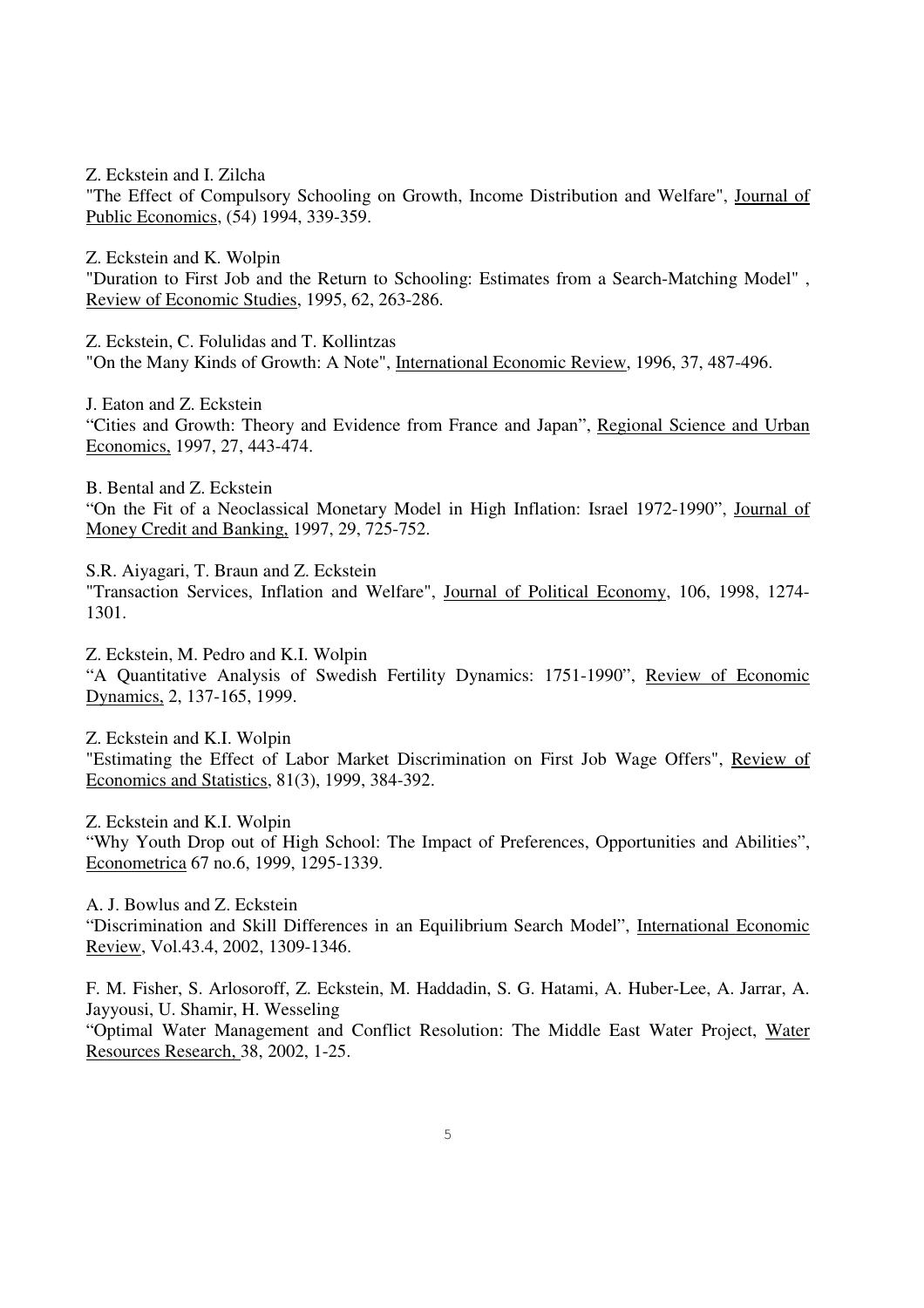S. Cohen and Z. Eckstein

"The Participation of Female Immigrants from the Former Soviet Union in Vocational Training Courses in Israel", Israel Economic Review Vol.1, 2003, 35-54.

Z. Eckstein and Y. Weiss

"On the Wage Growth of Immigrants: Israel 1990-2000", Journal of European Economic Association , 2004, 2(4), 665-695.

Z. Eckstein and D. Tsiddon "Macroeconomic Consequences of Terror: Theory and the Case of Israel". Journal of Monetary Economics, V 51:5, 2004, 971-1002.

Z. Eckstein and E. Nagypal "The Evolution of U.S. Earnings Inequality: 1961–2002", Federal Reserve Bank of Minneapolis Quarterly Review, Vol. 28, No. 2, December 2004, pp. 10–29.

M. Botticini and Z. Eckstein "Jewish Occupational Selection: Education, Restrictions, or Minorities?", Journal of Economic History, December 65(4), 2005.

Z. Eckstein and G. J. van den Berg "Empirical Labor Search: A Survey", Journal of Econometrics, vol. 136(2), pages 531-564, 2007.

Z. Eckstein and R. Shachar "Correcting for Bias in Retrospective Data ", Journal of Applied Economics*,* 22 (3), 2007, 657-675.

M. Botticini and Z. Eckstein

"From Farmers to Merchants, Conversions and Diaspora: Human Capital and Jewish History." Journal of the European Economic Association 5, no. 5 (September 2007): 885-926.

S. Cohen-Goldner and Z. Eckstein "Labor Mobility of Immigrants: Training, Experience, Language and Opportunities", International Economic Review, Vol. 49, No. 3, August 2008, pp. 837-872.

S. Cohen-Goldner and Z. Eckstein "Estimating the Return to Training and Occupational Experience: The Case of Female Immigrants", Journal of Econometrics, Vol. 156(1), May 2010, pp. 86-105.

Z. Eckstein, S. Ge and B. Petrongolo

"Job and Wage Mobility with the Minimum Wage and Imperfect Compliance ", Journal of Applied Economics, Vol. 26/ 4, June 2011, pp. 580–612.

Z. Eckstein and O. Lifshitz "Dynamic Female Labor Supply", Econometrica, Vol. 79, No. 6, November, 2011, 1675–1726.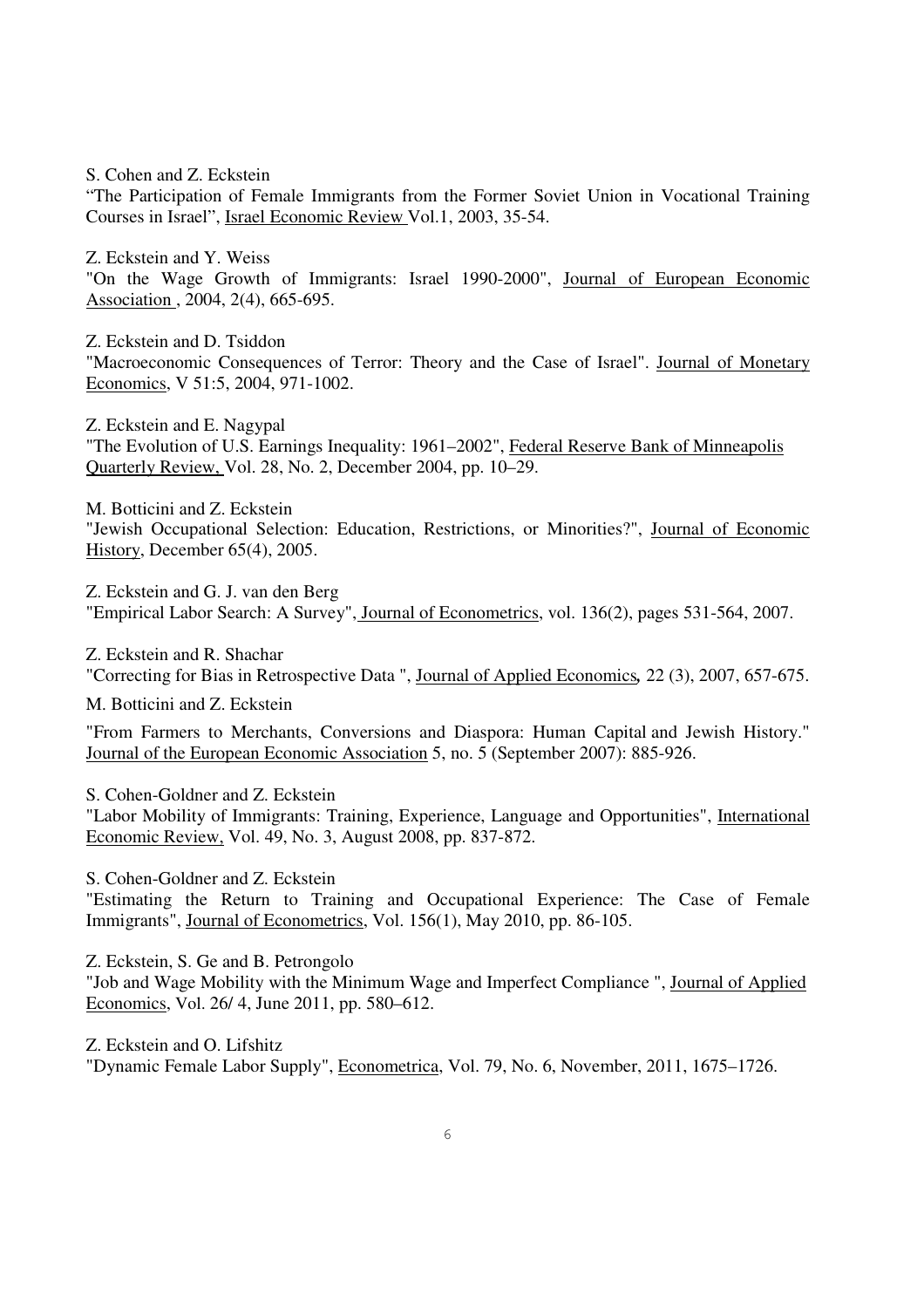# **ARTICLES IN HEBREW**

### Z. Eckstein

"The Dynamics of Cotton Production in Israel 1976-1983: An Econometric Analysis of Data from Individual Growers," Economic Quarterly 33, 1987 (Hebrew).

Z. Eckstein, D. Zackai , Y. Nachtom and G. Fishelson

"The Allocation of Water Sources between Israel, the West Bank and Gaza: An Economic Analysis", Economic Quarterly, 41, 1994, 331-369 (Hebrew).

Z. Eckstein and M. Gotlibovski

"Employment Vouchers as Subsidies for the Absorption of Highly Educated Immigrants in Academic Jobs", The Economic Quarterly, 43, 1996, 454-481 (Hebrew).

Z. Eckstein and M. Perlman "Competition and Privatization of Land in Israel", The Economic Quarterly, 44, 1997, 574-605 (Hebrew).

Z. Eckstein and M. Perlman "The Impact of Vertical Contracts in the Gasoline Market of the Social Welfare", The Economic Quarterly, Vol. 46.1, 1999, 264-85 (Hebrew).

Z. Eckstein and H. Regev "Productivity Growth in the Israeli Manufacturing Industry", The Economic Quarterly, Vol. 46.2, 1999, 65-92 (in Hebrew).

Z. Eckstein and S. Cohen "Participation of USSR Female Immigrants in Vocational Training", The Economic Quarterly, Vol. 48.3, 2001, 335-357 (Hebrew).

Z. Eckstein "Israeli Men do not Work, What Should be Done?", The Economic Quarterly, Vol. 49.3, 2002, 425-432 (Hebrew).

### **CHAPTERS IN BOOKS:**

Z. Eckstein, and M.S. Eichenbaum "Oil Supply Disruptions and the Optimal Tariff in a Dynamic Stochastic Equilibrium Model," in Thomas J.Sargent (ed.), Energy Foresight and Resources for the Future Strategy, Resources for the Future, Inc., Washington DC, 1985, 41-69.

J. Eaton and Z. Eckstein

"The U.S. Strategic Petroleum Reserve: An Analytic Framework,", in The Structure and Evolution of Recent U.S. Trade Policy, edited by Robert E. Baldwin and Anne O. Krueger. University of Chicago Press, 1984.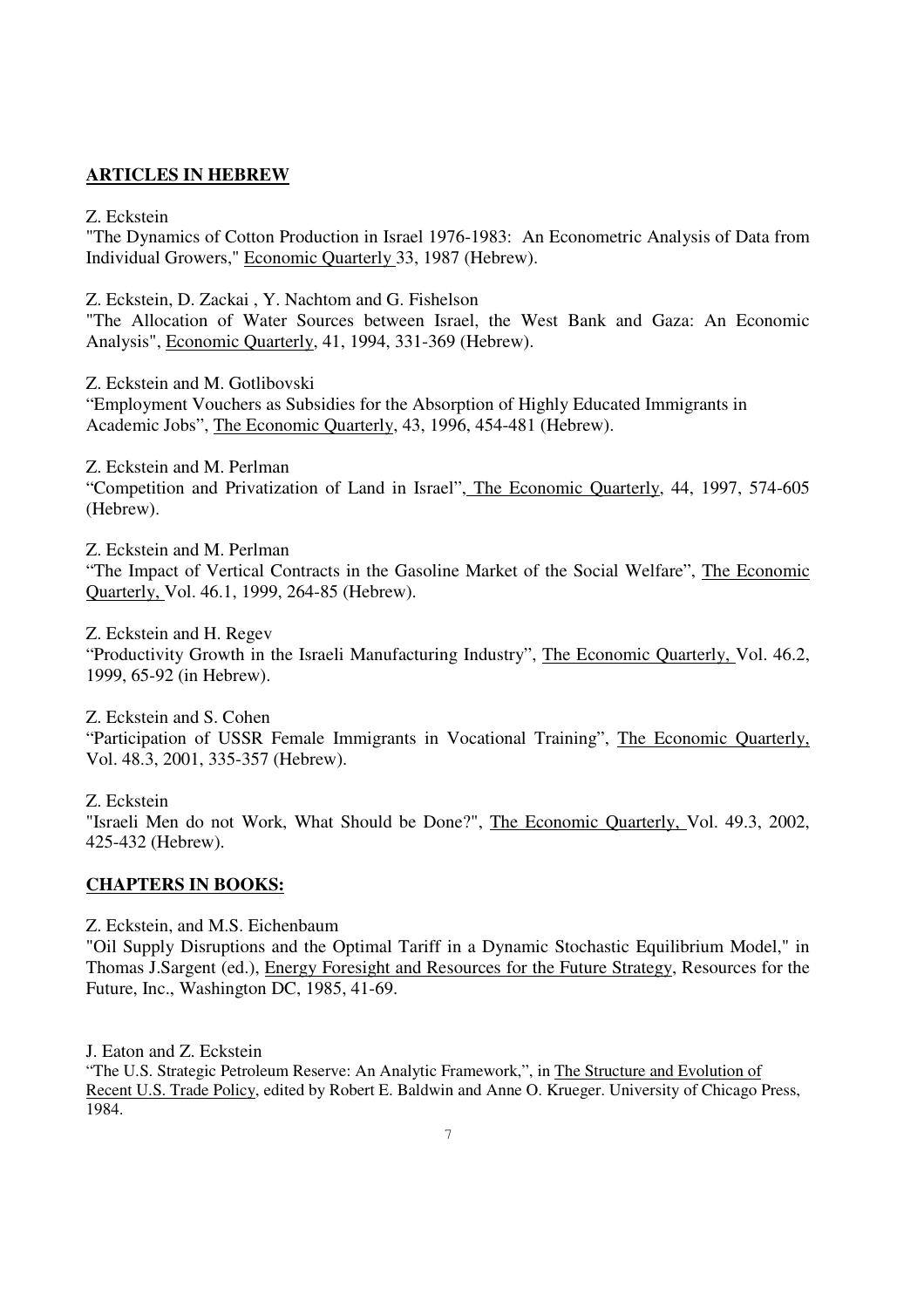#### Z. Eckstein, M.S. Eichenbaum

"Inventories and the Quantity Constrained Equilibrium in a Regulated Market: The U.S. Petroleum Industry 1947-1972," in Thomas J.Sargent (ed.), Energy Foresight and Strategy, Resources for the Future, Inc., Washington DC, 1985, 70-100.

#### B. Bental, Z. Eckstein and D. Peled

"Banks Instability and Government Intervention in the National and International Capital Market," Proceedings of the Third Symposium on Money, Banking and Insurance, H.Goppl and R.Henn (eds.), Karlsruhe 1986, 561-569.

#### B. Bental and Z. Eckstein

"Inflation, Deficit and Seignorage with Expected Stabilization," in Economic Effects of the Government Budget, E.Helpman, E.Sadka and A.Razin (eds.), The MIT Press, 1988, 238-253. Z. Eckstein, S. Stern and K.I. Wolpin

"On the Malthusian Hypothesis and the Dynamics of Population and Income in an Equilibrium Growth Model with Endogenous Fertility," in Klaus F. Zimmermann (ed.), Economic Theory of Optimal Population (Springer-Verlag, Berlin, Heidelberg, 1988), 105-115.

S.R. Aiyagari, Z. Eckstein and M. Eichenbaum

"Inventories and Price Fluctuations under Perfect Competition and Monopoly," in T.Kollintzas (ed.), The Rational Expectations Equilibrium Inventory Model: Theory and Applications, Springer-Verlag, New York, 1989, 34-71.

#### Z. Eckstein and K.I. Wolpin

"On the Estimation of Labor Force Participation, Job Search and Job Matching Models Using Panel Data," in Advances of Theory and Measurement of Unemployment, Y.Weiss and G.Fishelson, (eds.), Macmillan Press: London, 1989, 209-213.

#### B. Bental, Z. Eckstein and D. Peled

"Competitive Banking with fractional Reserves and Regulations", in Aspects of Central Bank Policy Making, Z. Eckstein , (ed.), Springer-Verlag: Heidelberg, 1991.

#### R. Aiyagari and Z. Eckstein

"Interpreting Monetary Stabilization in a Growth Model with Credit Goods Production", in Financial Factors in Stabilization and Growth, M. Blecher, Z.Eckstein, Z. Hercowitz and L.Leiderman (eds.), Cambridge University Press (1996).

#### Z. Eckstein and Y. Weiss

"The Integration of Immigrants from the Former Soviet Union in the Israeli Labor Market", in Ben-Bassat Avi, (ed.), The Israeli Economy, 1985-1998: From Government Intervention to Market Economics, Essays in Memory of Prof. Michael Bruno, MIT Press. 2002, pp. 349-378.

### M. Botticini and Z. Eckstein

"Path Dependence and Occupations,"*The New Palgrave Dictionary of Economics",* 2008.